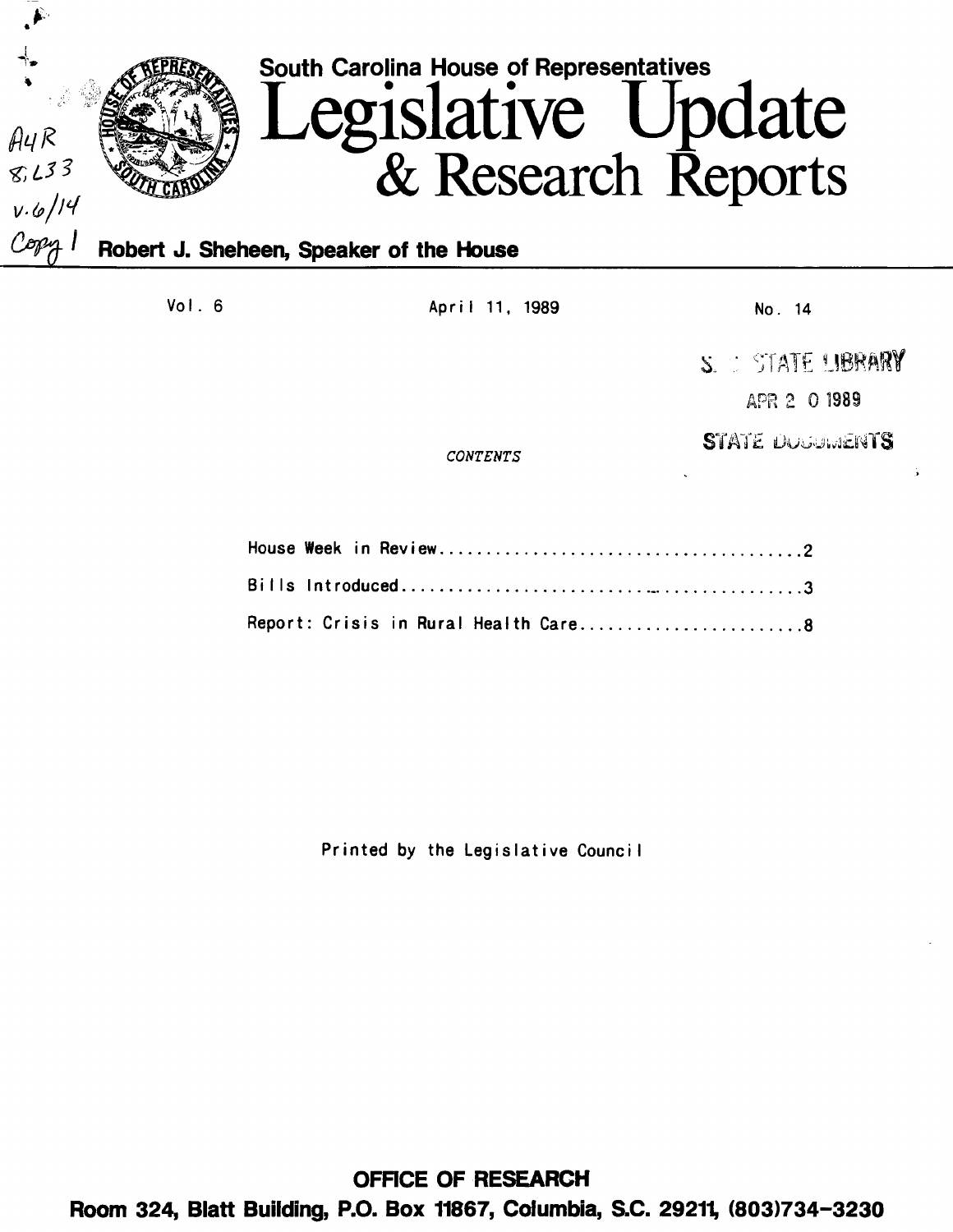.. -

4.

House Week in Review

The special order debate on H.3695, the Automobile Insurance Reform Act, took most of the House's attention last week. Only a few other bi lis on the calendar were dealt with, including S.202, the Taxpayer's Bill of Rights, which was enrolled for ratification. The House also gave third reading approval to H.3657, which would raise the minimum weekly payments due to the death of an employee under the state's worker compensation laws.

## Auto Insurance

But most of last week was taken up in long hours of debate on automobile insurance. Although the House will return to that issue this week, a number of sections of H.3695 already have been tabled. Among these are Section 2, which would eliminate punitive damages coverage; Sections 28 on mandatory seat belts; Section 55 on non-economic loss; and Section 57 on the Reinsurance Facility servicing carriers. Section 39, which would allow banks to sell reinsurance, was ruled out of order.

Debate was adjourned on many other sections of the bill, although by Thursday afternoon, the House began to adopted some of the sections previously set aside.

H.3695 remains up for special order consideration when the House returns today.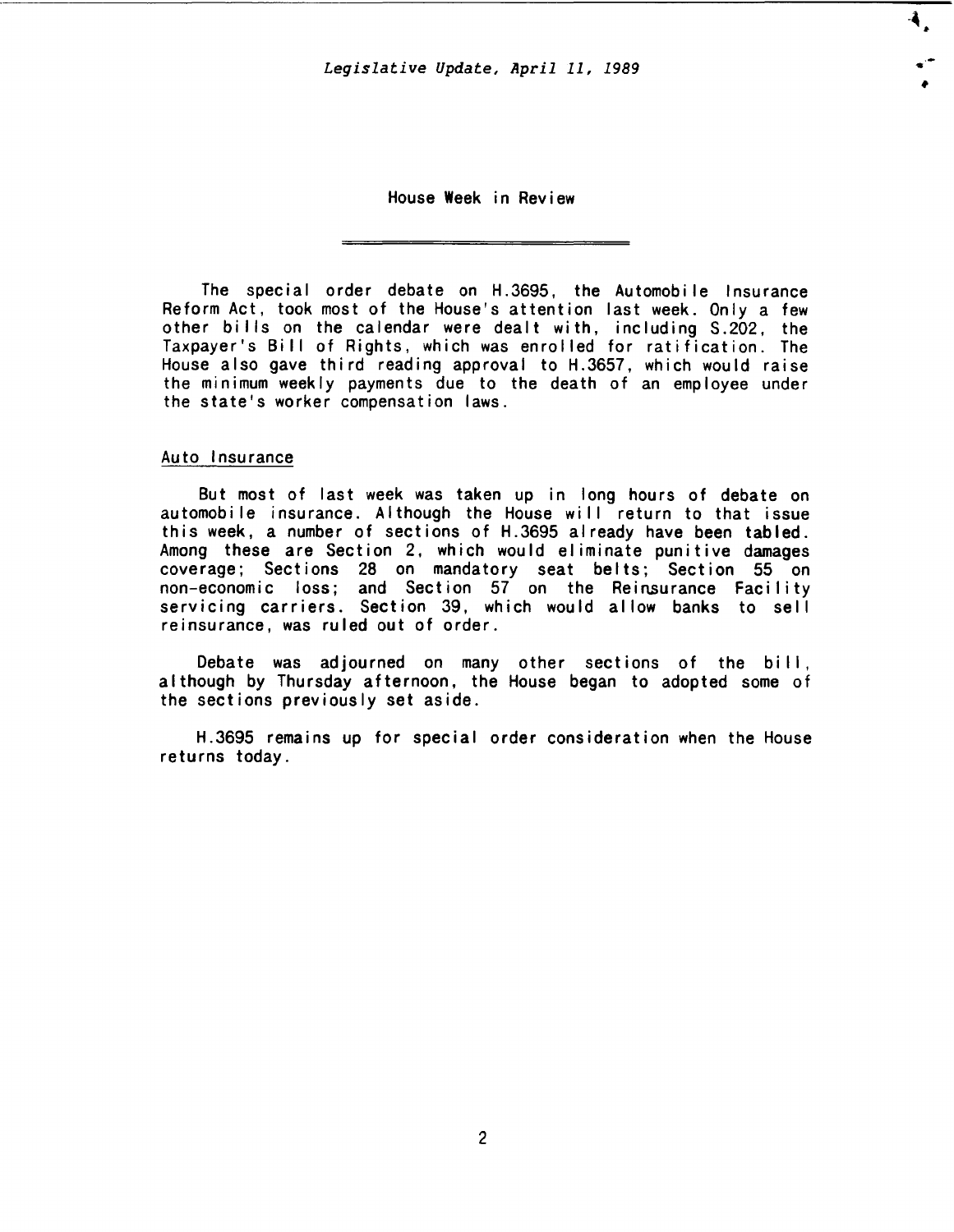Bills Introduced

*Here is a sampling* of *the bills introduced in the House during the past two weeks. Not all the bills introduced are featured here. The bills are organized by the standing committees to which they were referred.* 

## *Agriculture and Natural Resources Committee*

Fuel Ethanol (H.3770, House Agriculture and Natural Resources Committee). This proposed bill would add corn and its by-products to the list of feed stocks which are defined as appropriate stocks for creating the fuel ethanol. To qualify for the tax incentive, the principle feedstock from which the fuel ethanol is disti lied must be grown in this state. This bill would delete the reciprocity provision which gives incentives to producers of fuel ethanol produced outside South Carol ina.

•

State Forester (H.3841, Rep. McLeod). This bill would make the State Forester elected by the General Assembly, repeal and disband the State Forestry Commission, and have the elected State Forester take over the duties and powers of the 9-member commission. The current Forestry Commission would continue until a new State Forester is elected. The State Forester would serve a four year term.

# *Education and Public Works Committee*

False IDs (H.3780, Rep. Corbett). This bill would make it unlawful for someone to allow another to use his personal identification documents to fraudulently obtain a driver's license or personal identification card. Anyone convicted of this offense would have his license suspended for six months.

Columbus Ouincentennial (H.3782, Rep. Keyserling). This joint resolution provides for the observance of the Ouincentennial of Columbus' Discovery of the New World and establishes a commission to commemorate the SOOth anniversary.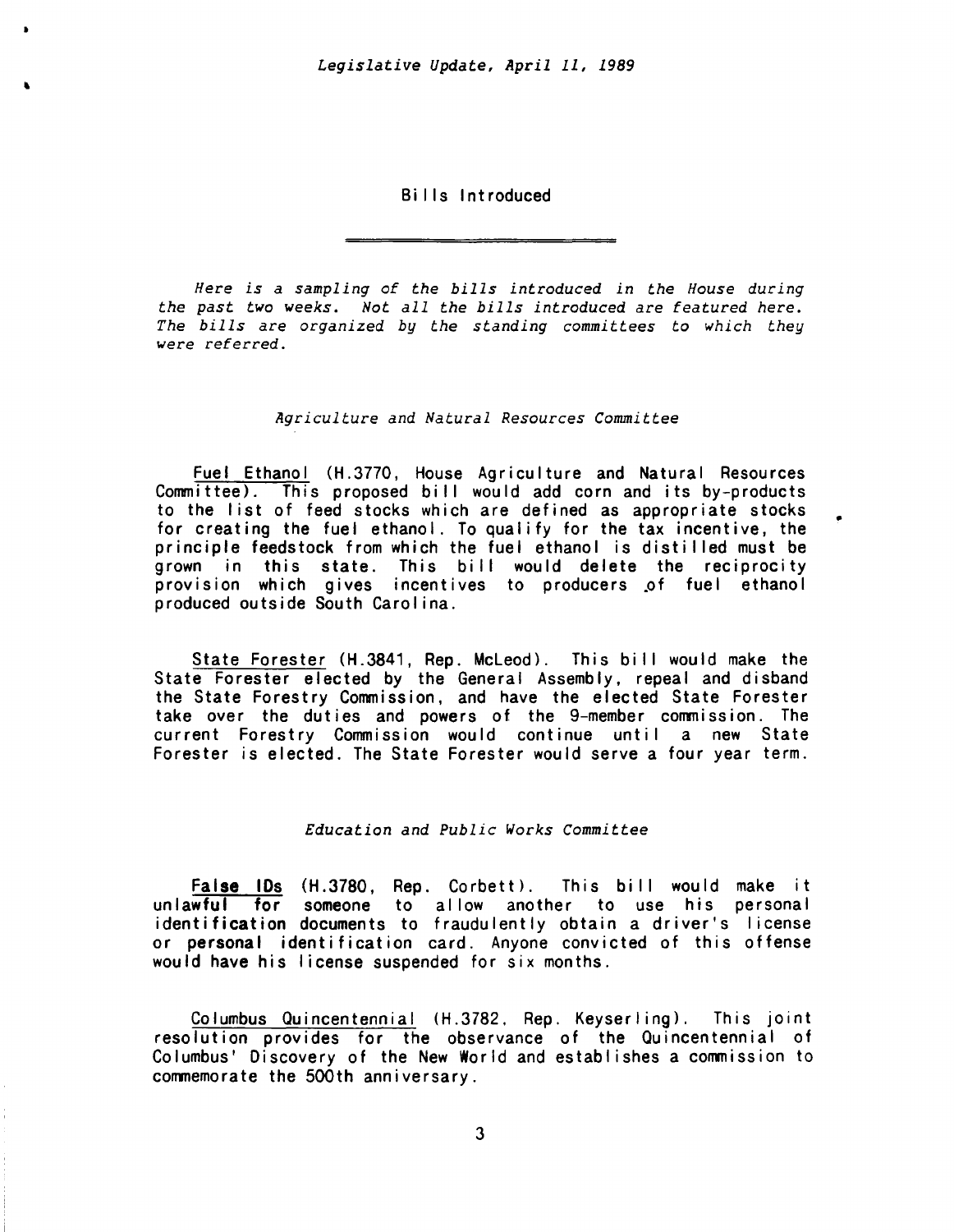•

Preschool Handicapped Education (H.3794, Rep. Corning). This bill would provide for the establishment of mandatory special education and related services for preschool-aged handicapped children. The State Department of Education would be responsible for developing the early intervention program to be carried out by all school districts, either through their own efforts or by contracting with another district or a public or private agency. Any handicapped child, ages three, four and five, who wants to participate in the program must be provided the transportation, if requested, by his respective school district.

Fatal Traffic Accidents and White Crosses (H.3833, Rep. Simpson). Under this bill, a four-foot white cross would be painted on the public street or highway at the approximate point where a fatal traffic accident has occurred. One cross must be painted for each fatality. This applies only to traffic accidents which occur after passage of the act.

Driver's License Renewal for the Elderly (H.3834, Rep. Simpson). Under this bill, anyone 70-years-old or older would be required to take a road test to be issued or renew their driver's license. The bill also would require that for those 70 or older. their licenses must be renewed, with a road test, \_every two years, instead of every four years.

Journalism to Graduate (H.3840, Rep. Blackwell). This proposed bill would add four journalism course credits to the list of credits required to graduate from a public high school in South Carolina.

### *Judiciary Committee*

Teacher Injuries (H.3766, Rep. Nettles). This proposed legislation would provide additional penalties for a student convicted of a crime occurring on public school grounds, during which a teacher, school official or employee was injured. In addition to the punishment provided for the crime. the student would be fined no more than \$200 or jailed for no more than 30 days or both.

4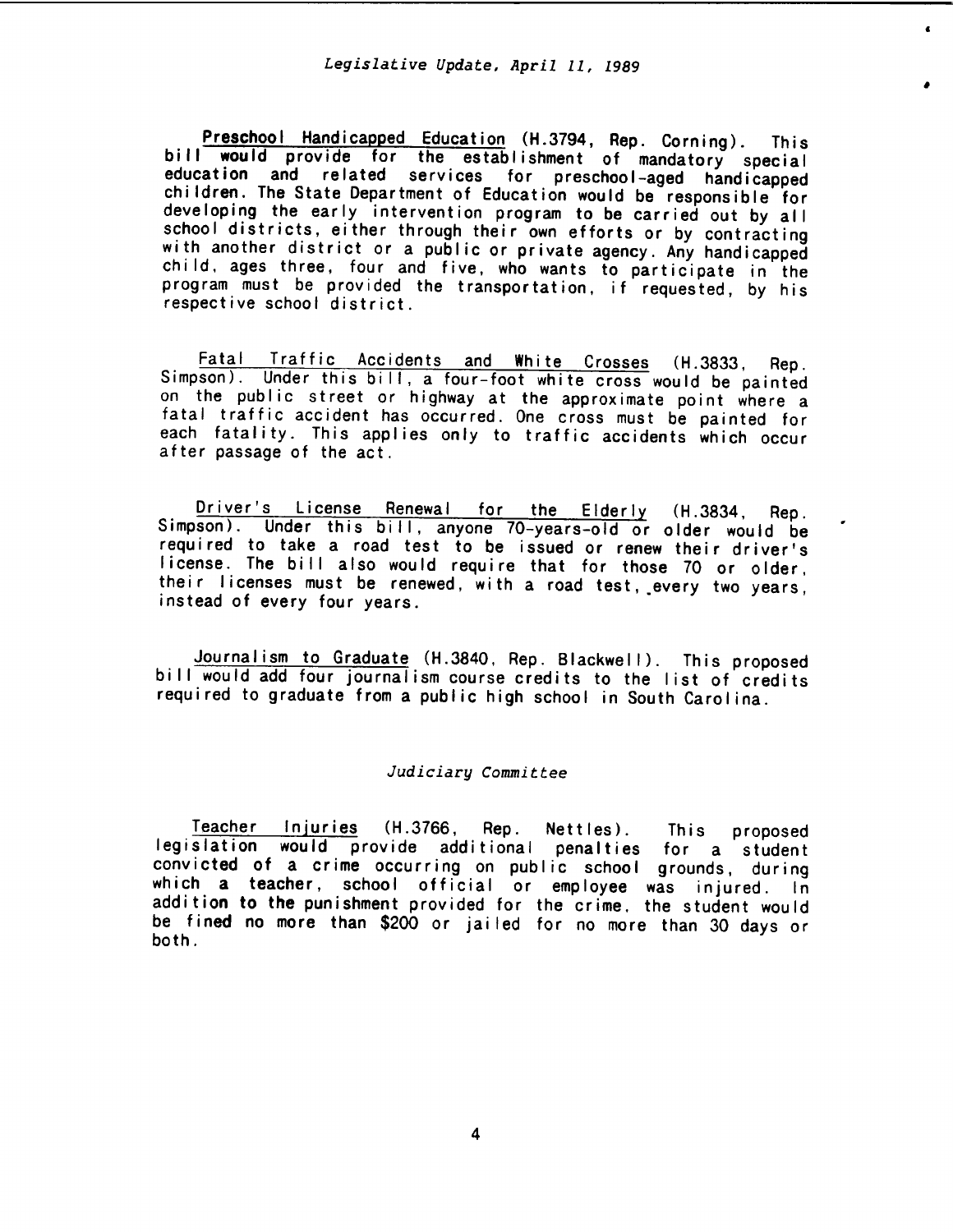$\ddot{\phantom{0}}$ 

Donations of Food to Charitable Organizations (H.3774, Rep. Kirsh). This bill would limit the civil liability of a food facility donating food to a non-profit charitable organization. With the exception of injury from negligence or a wilful act in the preparation or handling of the donated food, no food facility is liable for any damage or injury resulting from the consumption of the food. This also would be true for the non-profit charitable organization.

Uniform Law for Forfeited Substances and Property (H.3797, Rep. Tucker). This bill would require SLED to develop uniform procedures for the seizure, inventory, reporting, handling, auditing, testing, storage and preservation for evidentiary purposes, or destruction of controlled. forfeited or seized substances. All law enforcement officers in the state would be required to transfer to SLED the substances and property forfeited, to be handled according to the regulations established.

Legislative Audit Council Changes (H.3811, Rep. Blackwell). This bill would allow the legislative members of the Legislative Audit Council to appoint designees to serve in their place on the council. The bill also spells out what must be included in an audit done by the council. From whom the Audit Council takes requests for investigations and in what priority order these requests are completed is also revised in the bill.

Court Interpreter for the Deaf (H.3830, Rep. Hearn). The position of Court Interpreter for the Deaf -- an appointment made by the Chief Justice --would be created by this bi II. The bi II further states that whenever a deaf person is a party or a witness in a legal proceeding or confined to any institution, the court will provide a qualified interpreter to interpret the proceedings to, and the testimony of, the deaf person. The Court Interpreter's functions, duties and qualifications are outlined in the bill.

### *Labor, Commerce and Industry Committee*

Outdoor Advertising (H.3768, Rep. Altman). This bi II would make a number of changes in the existing outdoor advertising law. It would reduce the permissible size of signs by about 30 to 45 percent. Permit fees for signs also would be increased. The legislation further defines and makes stricter the regulations dealing with size, location. spacing and lighting of signs along interstate and federal-aid primary highway systems. Also clarified and made more restrictive is what constitutes zoned or unzoned industrial and commercial areas where signs are permitted.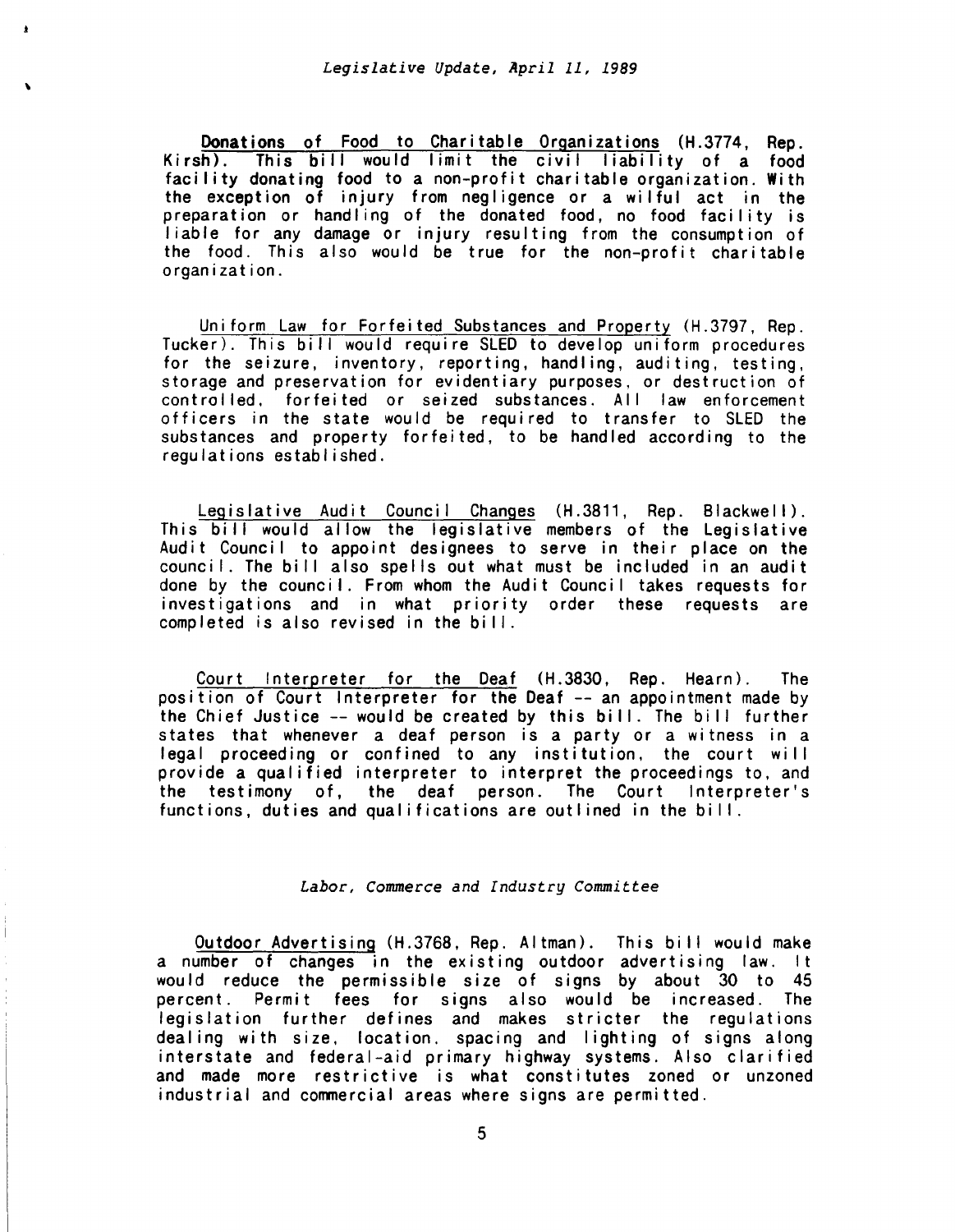$\bullet$ 

Co-ops and PSC (H.3826, Rep. Klapman). Under this legislation, the rates and service areas of electric co-operatives would be subject to the same review, assignment or approval by the State Public Service Commission as are electric utility companies.

Pari-mutuel Betting Bill (H.3796, Rep. Cork). This bill, a companion to S.432, outlines the provisions of the South Carolina Pari-mutuel Sports Act, which proponents contend would enhance the economic development and tourism of the state. The bill would create an 8-member South Carolina Racing Commission to oversee pari-mutuel wagering activities in the state. The bill goes into great detail regarding the governing of horse and greyhound racing in South Carolina, including the duties of stewards at the tracks, how the races themselves should be conducted, licensing provisions. how the proceeds of the races should be divided, and the collection and dividing of an admissions tax. How the betting itself must be conducted is also outlined in detail in the bill. County and state fairs would be allowed to conduct one race a year under this legislation. The bill includes the criminal penalities resulting from violations of the act.

The final section of the bill requires that a statewide referendum be conducted at the next general election to determine whether the voters favor pari-mutuel betting in connection with horse and greyhound races if the state receives a portion of the proceeds. The bill must receive a favorable referendum vote in order for it to go into effect.

## *Medical, Military, Public and Municipal Affairs Committee*

Blood Giving Bill (H.3757, Rep. Fair). This bill would prohibit a practicing homosexual or a user of i I legal intravenous drugs from giving blood now and up to ten years after halting the practice. A person who violates the provision would be guilty of a felony and subject to a fine of no more than \$10,000 or jail time for not more than a year. The bill states no part of the sentence can be suspended and the person convicted could not be paroled until he had served his entire sentence.

### *Ways and Means Committee*

Bond Bi lis in Odd-Numbered Years (H.3792, Rep. Mclellan). The State Bond Bill would be authorized in odd-numbered, instead of even-numbered, years beginning in 1991, under this bill.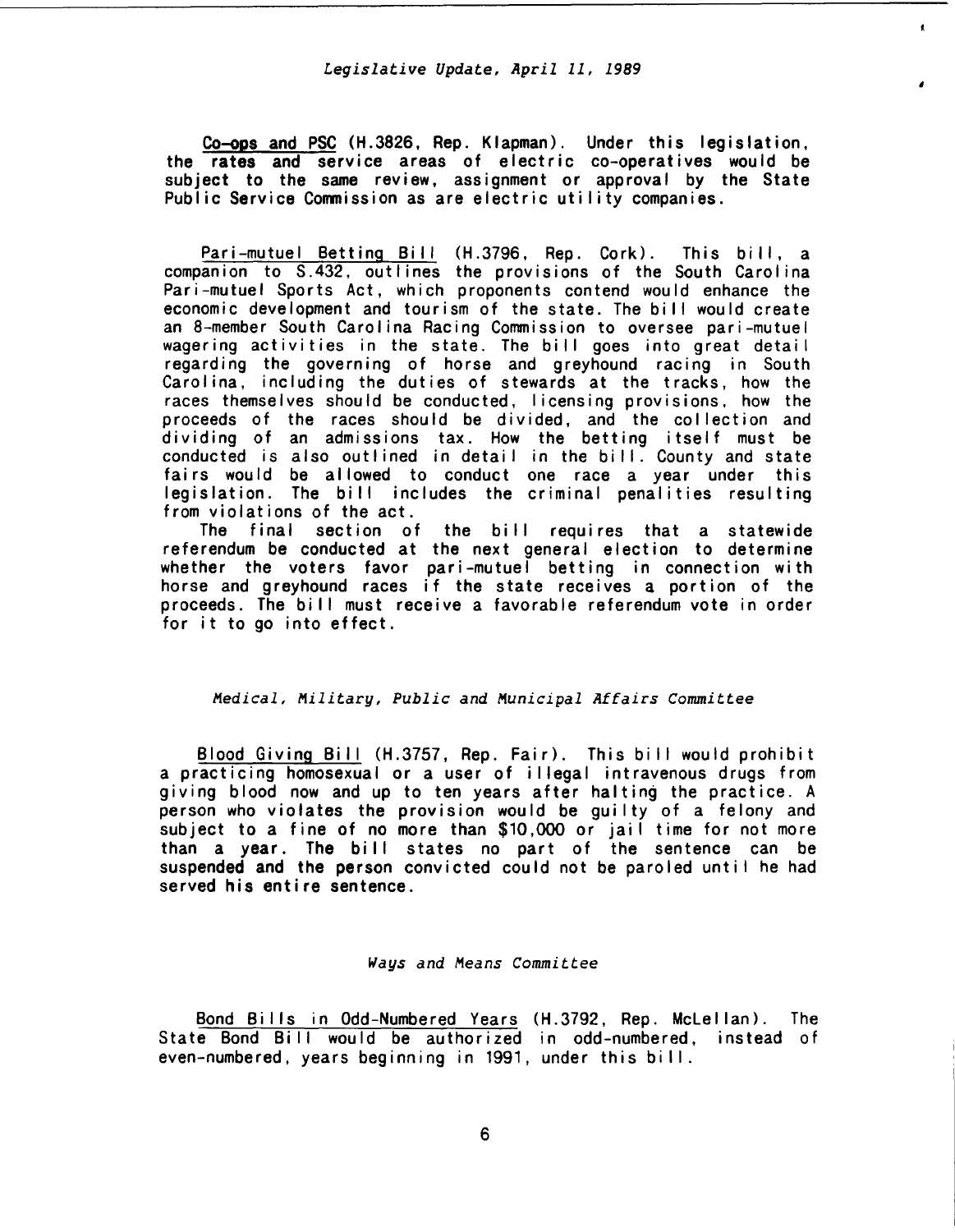Beach Management Trust Fund and Oversight Committee (H.3795, Rep. Sturkie). Earlier in the session, H.3084, was introduced to establish the Beach Management Trust Fund. This bi II, reported out of the House Agriculture and Natural Resources Committee, is now on the House second reading contested calendar. H.3795 repeats those sections of H.3084 dealing with the creation of the 7-member oversight committee for the fund and the levying of an additional one cent accommodations tax in Beaufort, Charleston, Col leton, Georgetown and Harry counties. H.3795 also duplicates how the proceeds will be divided: 75 percent going to the Trust Fund and 25 percent to the county where collected.

State Refund Filing Extension (H.3818, Rep. Winstead). This bi II would allow those federal retirees, affected by the recent U.S. Supreme Court decision in Davis v. Michigan Department of Treasury, to have until July 15 to file a claim for a state income tax refund for the 1985 tax year. The recent Supreme Court decision struck down a Michigan law that exempted the pensions of state and local government retirees from state income tax, but taxed the pensions of federal retirees. South Carol ina is one of 14 other states that have tax laws similar to Michigan's.

State Audits for Local Capital Improvement Projects (H.3838, Rep. Mattos). This proposed bill would require that the State Auditor audit the use of state funds of \$20,000 or more appropriated for local capital improvement projects. The bi II provides remedies for reimbursing the state if the audit determines that the funds were not used for the purpose for which they were appropriated.

African Development Bank (S.574, Senate Banking and Insurance Committee). The African Development Bank would be added to the International Bank for Reconstruction and Development and the Asian Development Bank as financial institutions issuing securities in which state funds and funds from political subdivisions may be invested.

## *Without Reference*

Obscene Bumper Stickers (S.65, Sen. Land). This is the Senate-passed version of the obscene bumper sticker bill. This bill defines the offensive sticker as ''containing patently obscene words, photographs or depict ions that are displayed to the members of the public not occupying the vehicle." Penalty: a misdemeanor punishable by a fine of not more than \$200.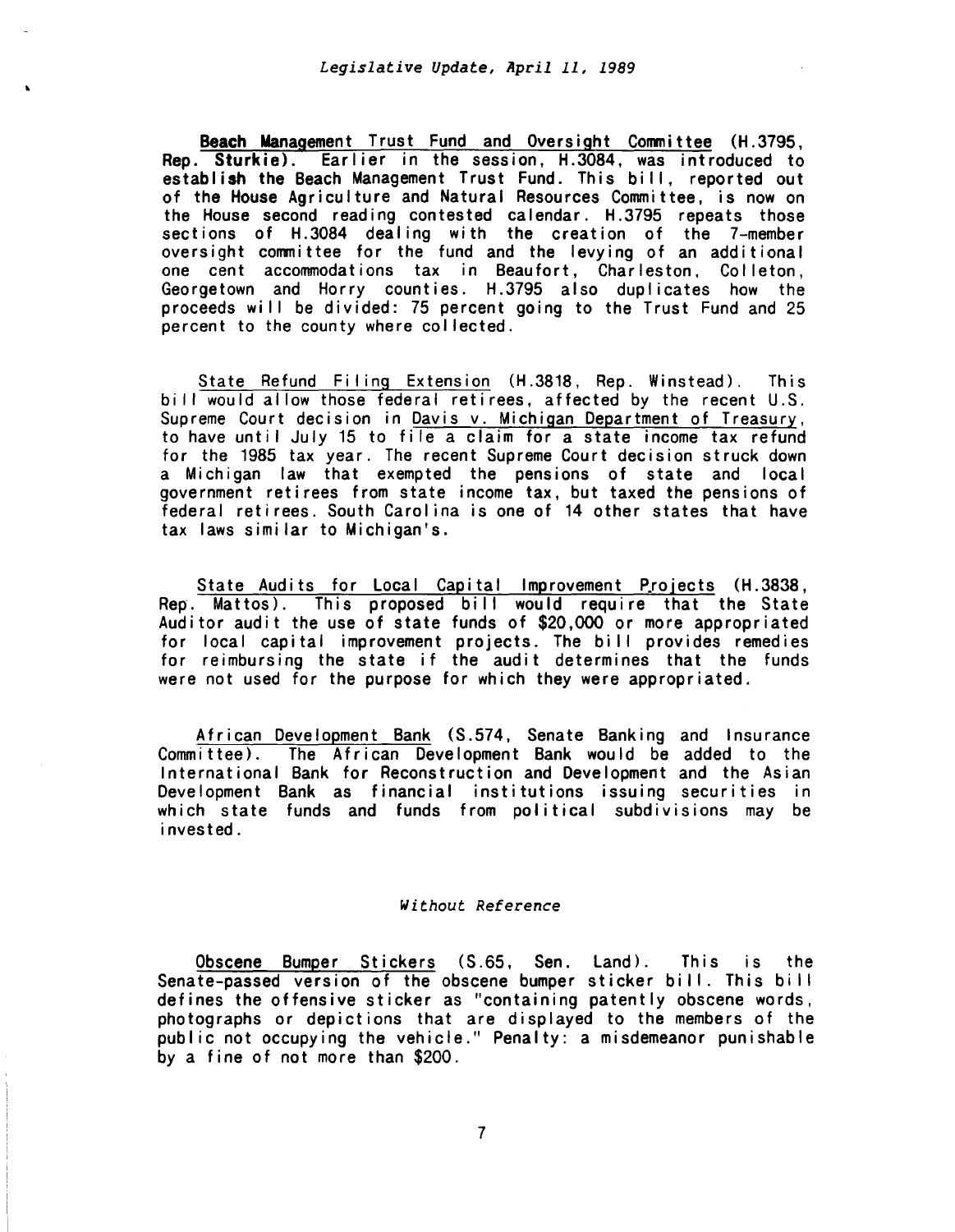## Research Report: Rural Health Care Crisis

The crisis facing rural health care is an issue that is growing on a number of fronts: the financial crisis confronting rural hospitals, the recruitment of doctors and other health professionals to serve rural hospitals and communities, and the availability of emergency medical services in isolated, rural areas.

The Health Care Planning and Oversight Committee has studied the problems facing rural health care and approved the following report March 16. At that time, the committee also adopted 14 recommendations, which appear at the conclusion of this report. Work already has begun on some of the recommendations.

Many thanks to Dr. David E. Murday, research director for the Health Care Planning and Oversight Committee, who drafted this report and the charts that follow.

# An Overview of Rural Hospitals in South Carol ina

In 1944, the Commission on Hospital Care conducted the first thorough study of U.S. hospitals. To provide 4.5 hospital beds for every 1,000 people, the Commission recommended 195,000 more beds. The Hi 11-Burton program was passed in 1946 to meet this goal. The program also tried to spread hospitals more evenly between rural and urban areas. Almost half of the Hi I 1-Burton projects were in towns with less than 10,000 people.

But the goal of 4.5 hospital beds per 1000 people now appears too high. Changes in health care have led to the lowest hospital occupancy rates in over ten years. More than 30 percent of the nation's hospital beds are now empty.

This is a bad time for many rural hospitals. Lack of patients and low government payments mean less income. Competition for doctors, nurses, and other staff and rising insurance costs mean higher costs. Aging buildings and equipment do not attract modern patients.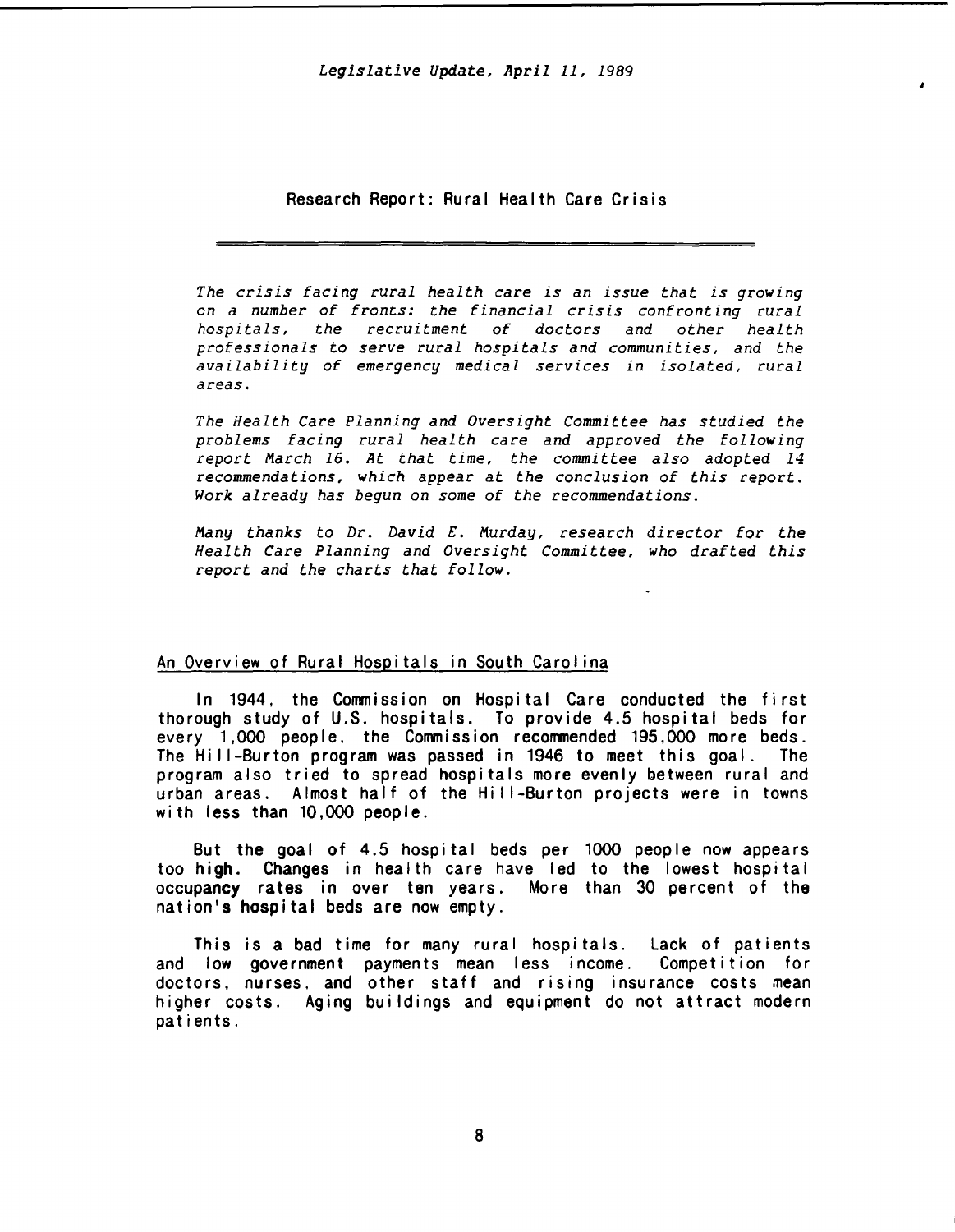Rural hospitals differ from larger urban hospitals. There are not enough patients to support many specialists and special equipment. Other concerns include:

- More poor patients;  $---$
- More older patients;  $+ -$
- -- Larger distances and no public transportation;
- -- Less private pay patients, and
- $\frac{1}{2} \frac{1}{2} \frac{1}{2} \frac{1}{2} \frac{1}{2} \frac{1}{2} \frac{1}{2} \frac{1}{2} \frac{1}{2} \frac{1}{2} \frac{1}{2} \frac{1}{2} \frac{1}{2} \frac{1}{2} \frac{1}{2} \frac{1}{2} \frac{1}{2} \frac{1}{2} \frac{1}{2} \frac{1}{2} \frac{1}{2} \frac{1}{2} \frac{1}{2} \frac{1}{2} \frac{1}{2} \frac{1}{2} \frac{1}{2} \frac{1}{2} \frac{1}{2} \frac{1}{2} \frac{1}{2} \frac{$ Effects of changes in the local economy.

Poor, elderly, and very sick rural patients have strong ties to the community. Often, they cannot travel to or afford an urban But other rural patients are attracted to urban hospitals. In South Carolina, these hospitals are often close to home. Rural patients sent to urban hospitals for special care are rarely sent back to their local hospital once their special needs are met.

Yet even patients going to the city for health care still have strong ties to their local hospital. For many, generations of their families have used the local hospital. They may not use it, but do not want to see it closed.

While facing common problems, each rural hospital's concerns and choices differ. But few of them can survive if no changes are made.

A subcommittee of the Joint Legislative Health Care Planning and Oversight Committee studied 43 small or rural hospitals. One hospital closed during the study. Eight public hearings were held across the state. National studies and articles were reviewed. Data from Medicare, Medicaid, hospitals, doctors, and nurses was studied. Concerns fall into four basic areas: payments, health professionals, access to health care, and economic concerns.

# Payments from Government Programs

Government health programs are important to South Carolina's rural hospitals. Medicare, Medicaid, and Medicaily Indigent Medicare, Medicaid, and Medically Indigent Assistance Fund patients are over half of their business (60 percent of the patient days and 55 percent of the total charges).

#### *Medicare*

Federal figures show nearly half the nation's hospitals lost money on Medicare patients in 1987. The average Medicare profit for urban hospitals fell to 7.6%. The average Medicare profit for rural hospitals fell to 0.14%. Medicare pays rural hospitals less than urban hospitals for the same care. (National studies show that rural hospitals have lower costs for goods and services.)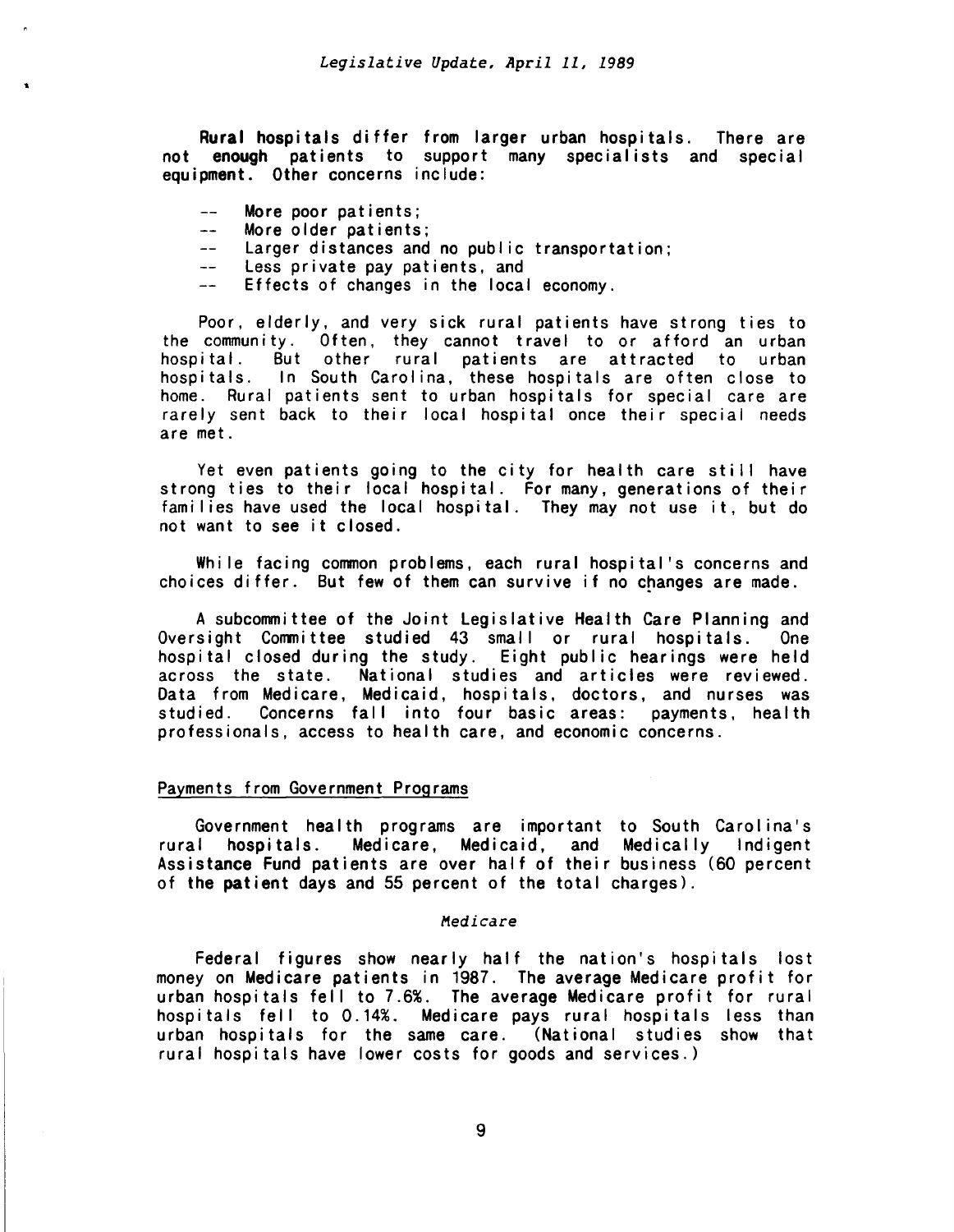I

Due to our state's size, these national figures do not make sense. Most of our "Medicare rural" hospitals are 40 miles or less from an "urban" hospital. Rural patients, nurses, and other health workers commute to these hospitals. Rural hospitals must pay staff more to compete.

The 36 "Medicare rural" hospitals in South Carolina lost over \$19 million in FY 1988 due to this Medicare policy. This is very hard on rural hospitals since more of their patients are on Medicare. Based on Medicare's planned rates for FY 1989 this 3ss would have· grown. But after much debate, the final rates for FY 1989 will reduce the losses by 7 percent over FY 1988.

In each state, Medicare hires a Peer Review Organization (PRO) to make sure patients receive proper hospital care. PRO staff review medical records to see if the care was needed and of good quality. If PRO doctors have questions, they consult with the patient's doctor. If they still believe the care was not needed, Medicare payment is denied.

Most doctors and hospitals agree that some means of assuring quality care is needed. However, the South Carolina PRO's methods have created problems. In 1987, SCPRO denied Medicare payment for hospital care almost three times more often than the national average. Most denials are based on SCPRO's belief that the patient should not have been in the hospital. Patients, doctors, and hospitals are sent a form letter with a brief reason for the denial inserted. Then letters are exchanged until the SCPRO is satisfied.

The second guessing and focus on fewer admissions forces doctors to practice defensive or "cookbook" medicine. Of special concern to doctors is that Medicare PRO staff review charts after the fact. Often, doctors must make crucial decisions before all facts are known.

In making these decisions, doctors respond to two opposing forces. They are challenged by Medicare PRO if they put patients in the hospital. But patients want, and will sue if they think they did not get, "the best." This creates a natural tension between the SCPRO and our doctors and hospitals. Poor communication has made it much worse.

# *Medicaid*

Medicaid pays hospitals much less than the actual cost of care. Hospitals say that about 50 percent of charges, 60-70 percent of costs, are paid. This is a real problem for those hospitals which care for many Medicaid patients. To help, our Medicaid program has set aside \$1.5 million for ''disproportionate share" hospitals. About \$453,000 will go to the 13 rural hospitals which qualify.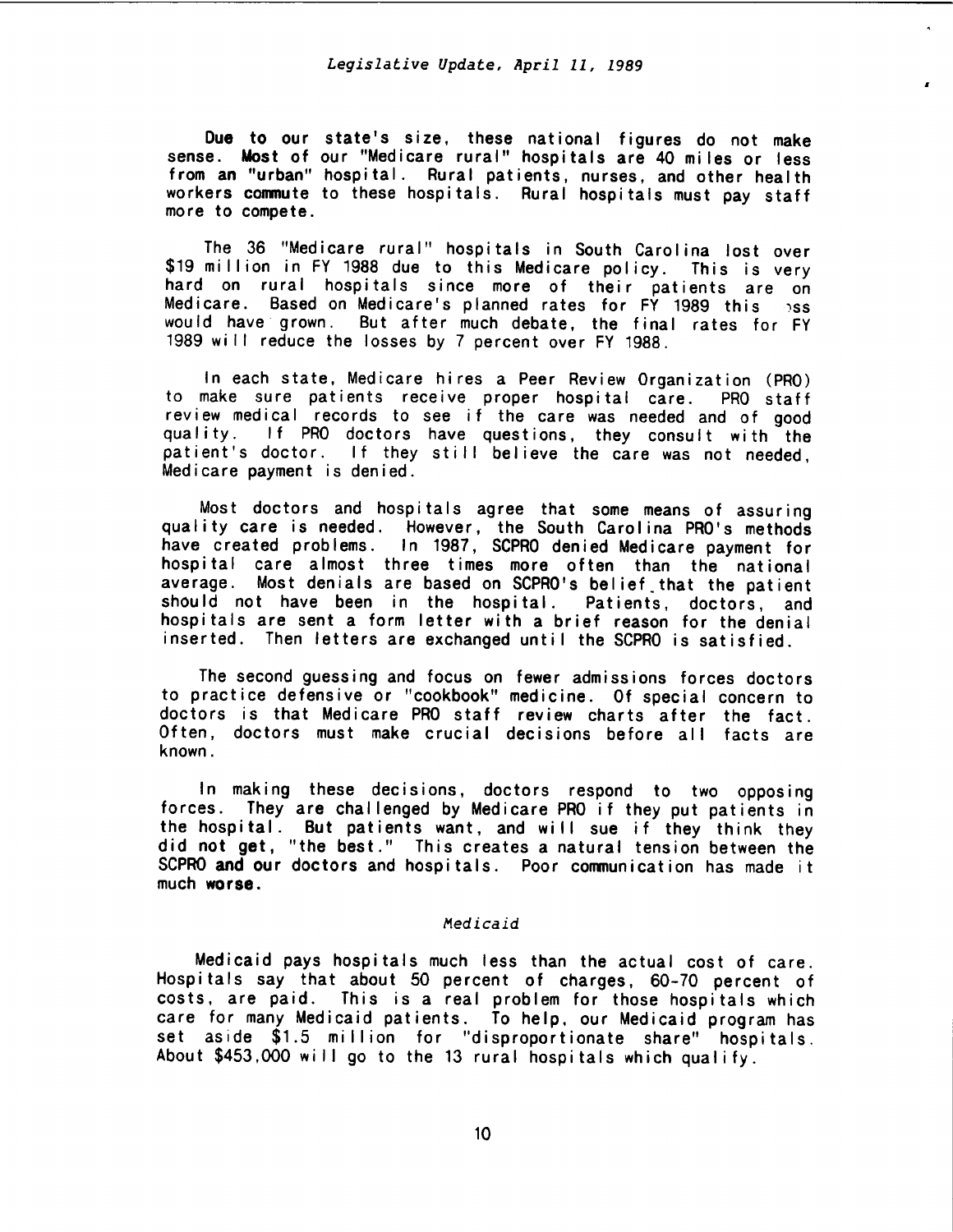Payments to doctors also do not cover the cost of care. As a result, many doctors in rural areas will not take new Medicaid patients. The problem is worse for patients seeking obstetrical  $(0B)$  care.

Medicaid's method for paying for nursing home care makes it hard to place very sick patients. This and the lack of Medicaid nursing home beds forces hospitals to keep Medicaid patients longer. Medicaid does not pay for these longer hospital stays.

Federal rules allow small hospitals to use acute care beds as long term care beds if needed. These "swing" beds are good for patients waiting to enter nursing homes. They also help persons needing a little extra care before going home. Swing beds are good for hospitals. They allow hospitals to increase their patient census and keep staff. Medicaid payments for swing beds are I imited by federal rules to the average nursing home rate. This is much less than the actual cost of care.

The Health & Human Service Finance Commission sets Medicaid payment rates based on available funds. Higher rates depend on more funds.

### *Medically Indigent Assistance Fund <MIAF)*

. The Medically Indigent Assistance Fund helps people too poor to pay for hospital care but not eligible for other programs. It wi II only pay for in-patient care. Doctors who care for patients before, during, and after their hospital stay are not paid. The MIAF does not help patients who need other types of care.

The MIAF covers so little and yet falls short of even that demand. The money runs out several months before the end of the year. This leaves many hospitals scrambling to recover their costs for indigent care.

For all its flaws, the MIAF has served its basic purpose. In two and one half years, hospitals have been paid to care for almost 20,000 poor patients. Most all of these patients cannot get help from any other government program. Rural hospitals report less trouble transferring patients to urban hospitals.

There are many suggestions to improve the MIAF: increase funding, expand services, reserve it for rural patients, or use the funds to expand Medicaid. The pros and cons of these ideas need to be studied.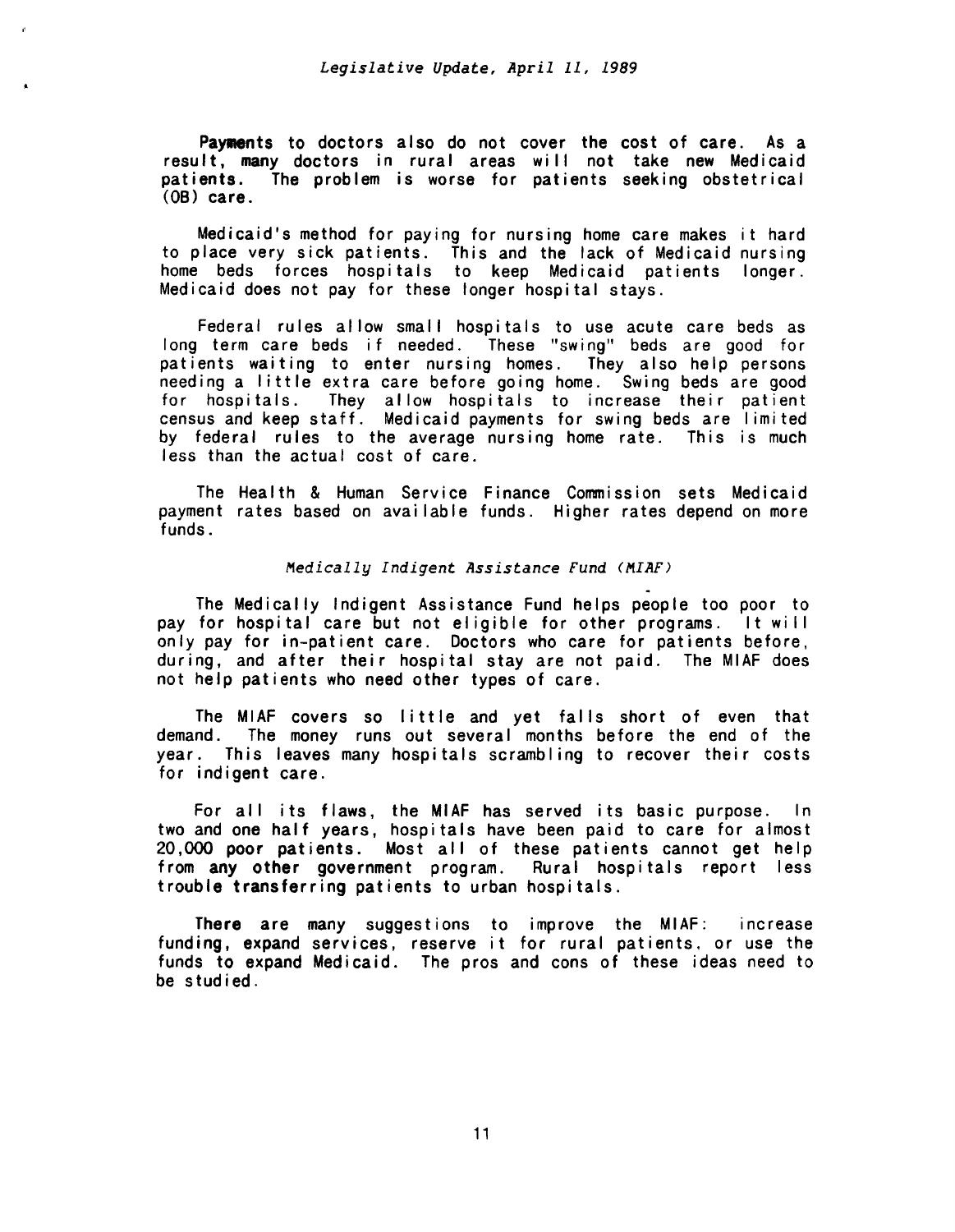## The Rural Need for Health Professionals

There are few reasons for doctors, nurses, or other health workers to locate in rural areas. Rural areas have more poor people and fewer staff to share the burden. Spouses may fear limited career and social options. Urban hospitals can offer better work hours and advanced work settings. A rural hospital must offer as much if not more money to draw health workers.

#### *Doctors*

Half of all medical students educated in South Carolina leave the state to practice. But the main concern is not how many doctors stay in the state. It is where they choose to practice in the state. Recruiting and keeping doctors is becoming harder for rural communities. They are always searching for doctors. Most have some general or family doctors, not enough other primary care doctors, and few if any other specialists. Of the 46 counties, 19 whole counties and parts of 13 others are "health manpower shortage areas". OB care in some rural areas has been reduced or lost due to the lack of doctors. Many specialists need a large number of patients to support their practice. They generally locate in urban areas.

The link between a local hospital and the suppJy of doctors is strong but simple. A hospital cannot stay open without enough local doctors to admit patients. It is very hard for a community to attract doctors without a modern hospital.

## *Nurses*

Doctors are needed to admit patients. Nurses must give the constant care a hospital patient needs. There are not enough nurses in either urban or rural areas. In four years, South Carolina will need 2,000 more registered nurses (RNs) that it will have.

Demand for RNs will increase as health care changes. Less severe cases are treated as out-patients. In-patients are sicker and need more nursing care. Rural hospitals must compete for nurses with urban hospitals, doctors' offices, clinics, and other new health care settings. Often these other settings offer better hours and pay.

Other careers also offer better hours and pay. More female college freshman want to become doctors than nurses. Since 1983, enrollment in RN nursing programs has shrunk nationwide by more than 25 percent. In South Carolina, enrollment in the four year nursing (RN) program at MUSC has dec I ined. But over 400 hundred students are on waiting lists for the two year nursing (RN) programs at the technical col leges.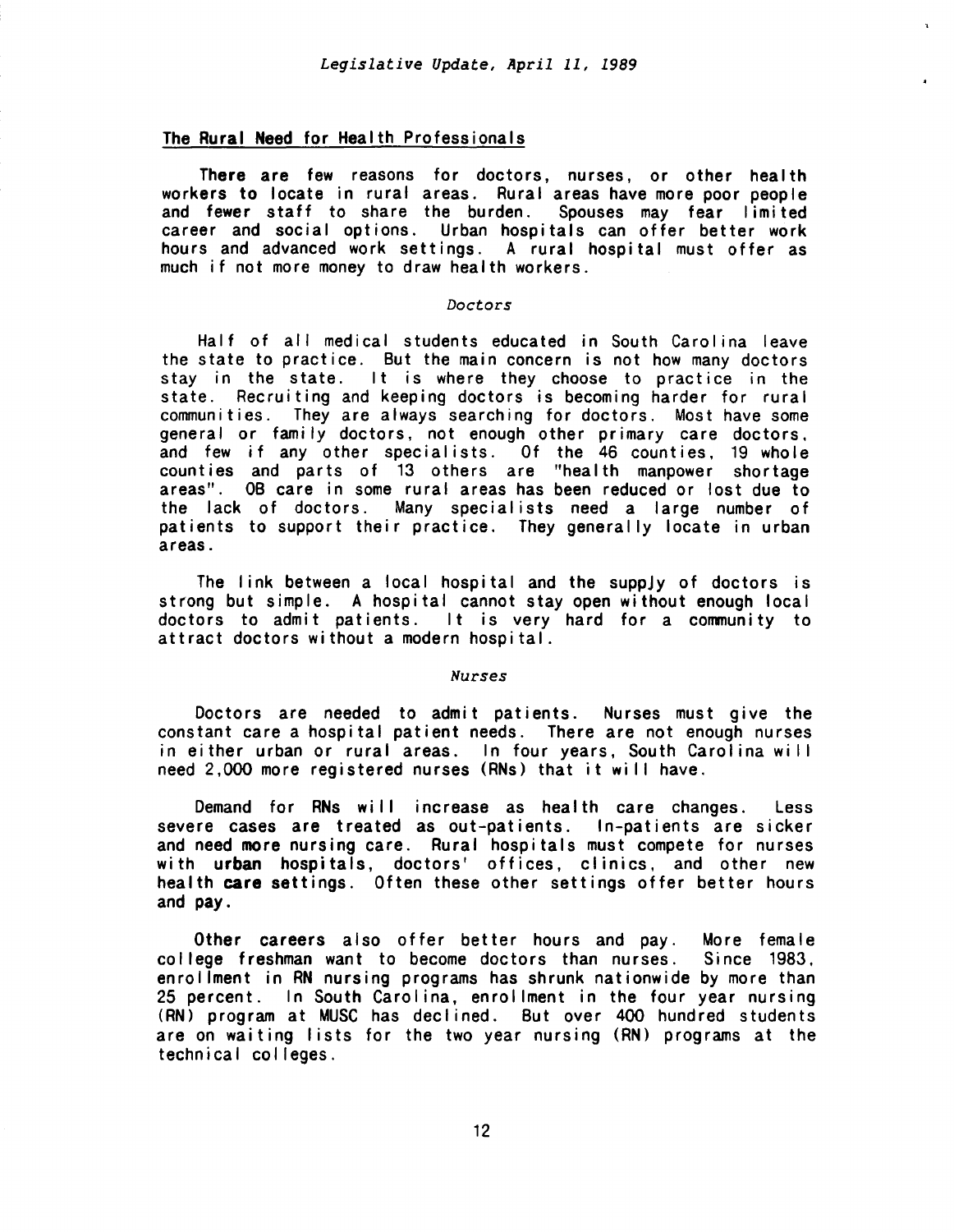-~----~- -----------------------------------------

Technical colleges are funded based on the prior year's enrollment. This forces them to seek start up funds from private sources. Hospitals are asked to put up the money for new nursing classes, but rural hospitals often cannot afford the cost. Due to standards set by the State Board of Nursing, it costs the state \$5,000 per FTE nursing student.

Physician assistants, nurse midwives, and nurse practitioners are not encouraged in South Carolina. As a result, fewer work in our state than in nearby states.

### *State Incentives*

To encourage doctors to locate in rural areas, South Carol ina offers a loan forgiveness program. Funds are loaned to students to help pay for medical school. These loans are forgiven in exchange for three years of practice in a rural area. Of the 83 doctors who have completed their commitment, about 20 percent continue to practice in the rural area. Forty-four doctors are now serving their commitment. And there are 39 more in medical school or in residency programs.

However, funds for the loan program have been cut. In both FY 1981 and FY 1982, the Department of Health and Environmental Control received \$403,000 in state funds for loans. From FY. 1983 through FY 1987, this fell to \$279,000 per year. In FY 1988, the \$279,000 was vetoed. For FY 1989, DHEC received \$112,000 in state funds for loans. Due to the FY 1988 veto and the FY 1989 cuts, DHEC has not offered any loans for the past two years.

In 1988, the General Assembly created a Policy Council for Nurse Recruitment and Retention. The council's goal is to establish, with private funds, a program to help recruit and retain nurses. State support for the council will be phased out over three years.

### The Public's Access to Health Care

Rural hospitals play a key role in providing access to health care. This is due to both direct services and through attracting doctors. The loss of the only hospital in a rural county would limit access to care by older and poorer patients.

lack of prenatal and Obstetric care is a real problem in rural areas. In South Carolina, all county health departments offer prenatal care. When the health department provides care, hospital staff caring for the mother in labor may have no medical history. Too often. a mother has had no prenatal care. Then hospital staff must care for her, with no medical records and more chance of comp I i cations.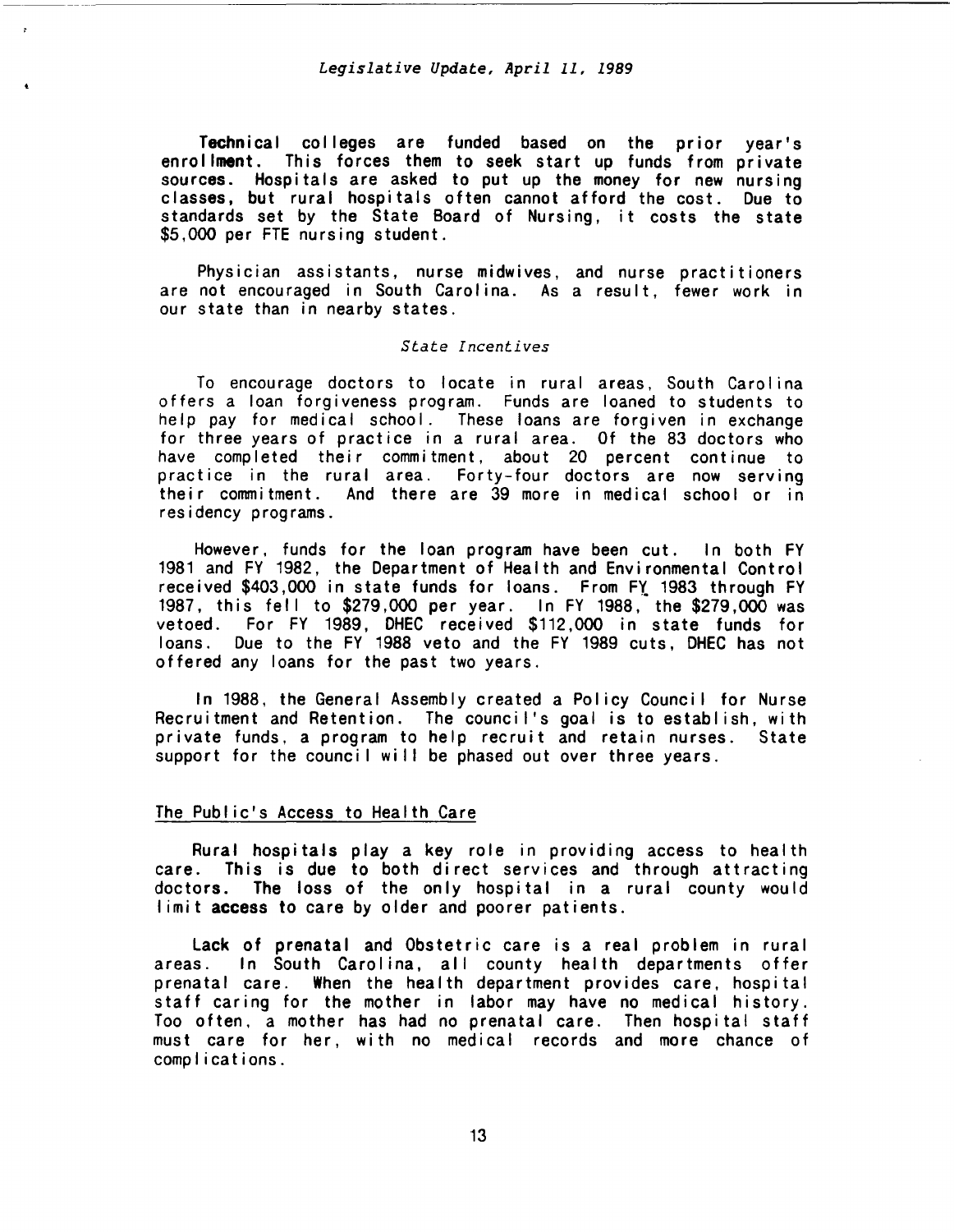Emergency care is one of the most important services offered by rural hospitals. Rural workers have more on the job injuries. If a rural hospital closes, the travel time to another hospital could be fatal. Local emergency care can keep a patient alive for later transfer to a large hospital.

#### Impact on Local Economies

Rural areas are concerned about their hospitals for health and financial reasons. Rural hospitals are important to local economies. Often the hospital is one of the largest employers and purchasers. There is a huge impact on the local economy in terms of number of jobs and money.

Florida studied the indirect jobs and income created by rural hospitals. Rural hospitals create an extra 58.7 fulltime jobs for every 100 hospital workers. Every \$100 hospitals spend on wages creates \$47.90 in wages for these other jobs.

In FY 1987, South Carolina rural hospitals reported 8,107 FTE workers and \$142,643,413 in wages. The indirect impact, using Florida's figures, is another 4, 758 jobs and \$68,326,195 in wages. The combined economic impact of rural hospitals in 1987 was about 12,865 jobs and \$211 mi I lion.

Twenty six rural hospitals lost money during 1987. They employed 3.858 FTE workers, with \$70 million in wages. Not all of these hospitals are at risk of closing. But the economic impact of a closing cannot be taken lightly.

Loss of a local hospital may also reduce chances of new industry coming to the area. A town seeking new industry will cite the hospital and its services. Employers value easy access to health care.

# Planning and Paying for Change

The health care industry has changed rapidly over the past five years. An industry which seemed shielded from competitive, "free market" forces is now driven by them. The Hill-Burton program goal of more rural hospital beds seems to be a mistake. If left alone. market forces will continue to reshape the hospital industry. Those forces respond to the needs of the majority and those who have money.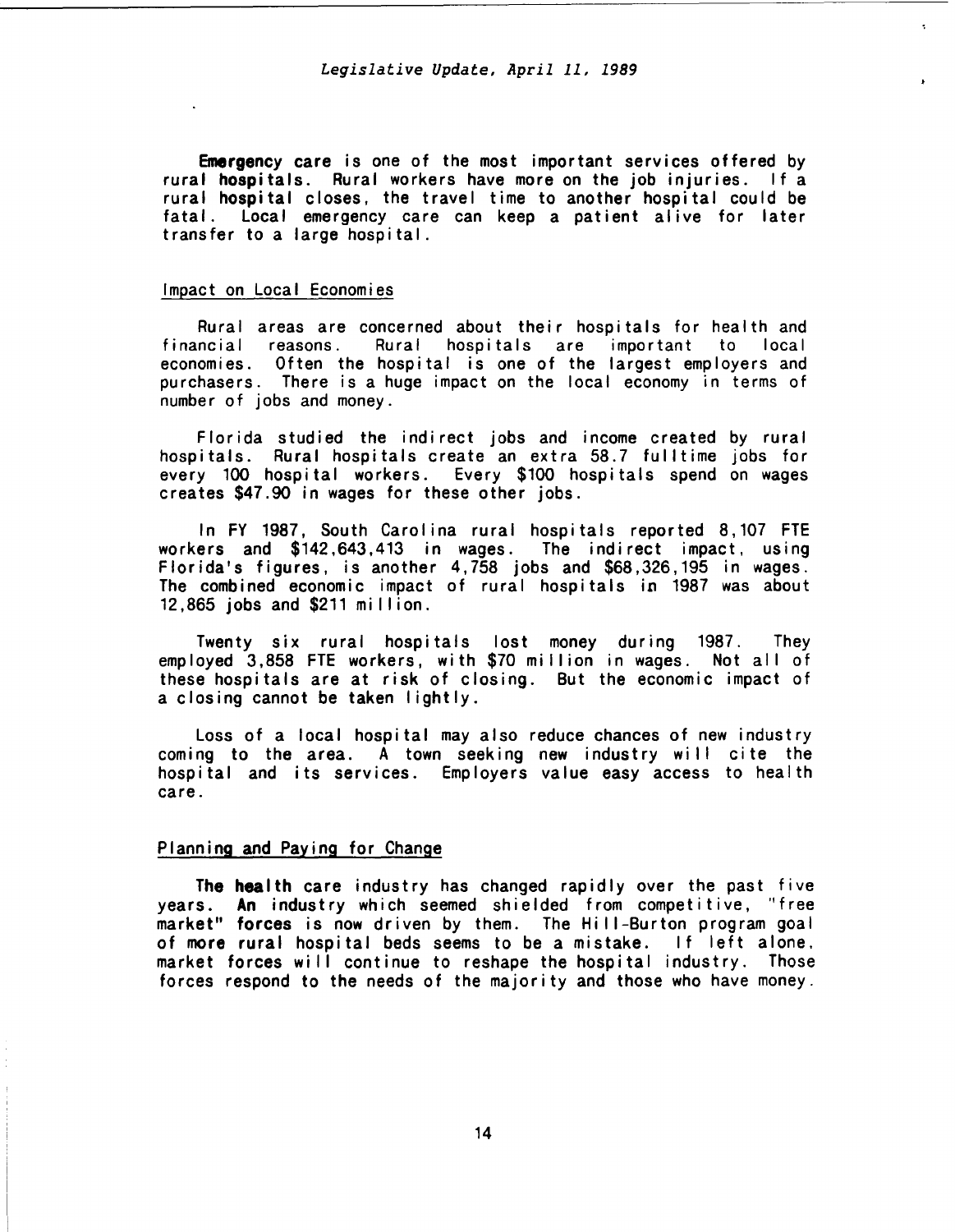Even if health care were just another product or service, government would have a role. In many rural areas, factories and rail service are important to the economy. So, too, are doctors and hospitals. Losing one risks losing the other and hurts efforts to recruit more industry. Losing both risks disaster. So state and local governments must work hard to keep them.

But health care is not just another product or service. Poor quality, shortages, and poor distribution only cause resigned grumbling for most services. But they can be fatal in health care. State and local governments must help shape the health care system.

In South Carolina, no agency worries constructively and regularly about rural health care. Good rural health care will not happen without planning and support for new ideas. The health needs of each community and rural hospital differ. Some hospitals want a larger role for state and local governments. Others just want governments to pay for health care for the poor and elderly as promised and to be freed from government restraints.

Experts often urge rural hospitals to consider changes in management, financing, legal structure, and services. But when they try to change, hospitals may find their options I imi ted by state laws or lack of funds. Some states have increased the ability of rural hospitals to adjust to the changing environment. New laws in some states allow rural hospitals more flexibility in the services offered. Some states have created special capital funds to help hospitals which need access to low cost capital loans. Unless a rural hospital has ties with a larger organization, funds for construction can be hard to get. Rural hospitals often have very poor credit ratings. Local governments often do not, or cannot, assist with bond issues.

#### Committee Recommendations

 $\bullet$ 

The following recommendations, adopted by the Health Care Planning and Oversight Committee last month, focus on two basic roles of state and federal government. One is to cover the costs of health care for the poor and elderly. Another is to support local efforts to change the health care system. But it falls to local leaders, public and private, to identify their own needs and solutions.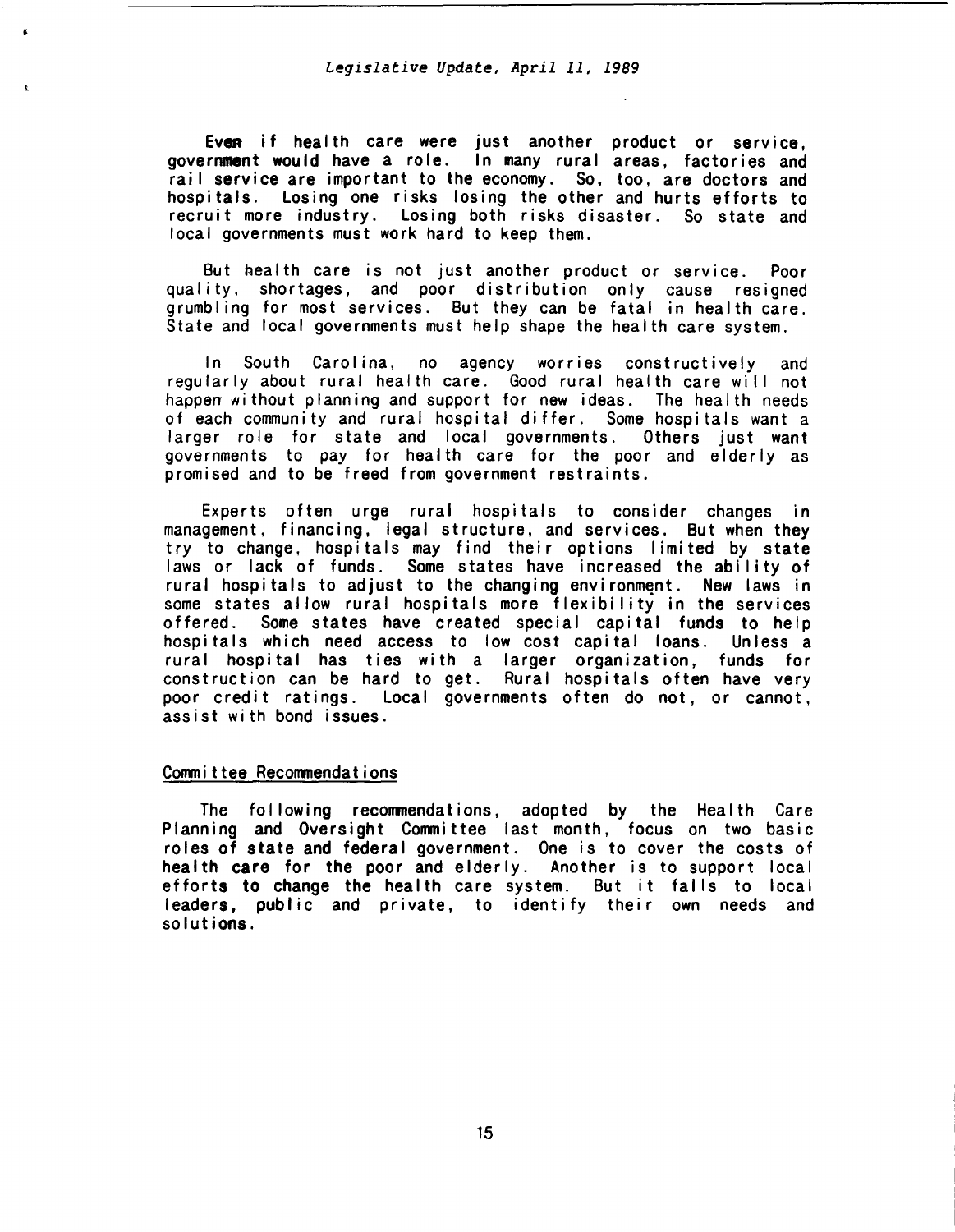*Recommendations on Federal Issues* 

- #1) Through our Congressional delegation, the legislature should attempt to:
	- a. Do away with Medicare's lower payment rates for rural hospitals; and

 $\mathbf{r}$ 

b. Change federal rules to allow Medicaid payments for swing beds to be based on the average rate for hospital based nursing homes (\$49.09/day). The rate is now limited to the average rate for all nursing homes (\$43.82/day).

*Members of the Health Care Planning and Oversight Committee have met with the state congressional delegation, who have indicated they will work toward the solutions recommended by the committee. Regarding the elimination of lower payments for rural hospitals, the delegation indicated that this can be resolved but it may take some time to work out. The change allowing the use of the hospital-based average rate for Medicaid swing beds is imminent.* 

#2) A State Medicare Forum should be convened by the Joint Legislative Health Care Planning & Oversight Committee. Members should represent the Medicare regtonal office, the Medicare fiscal intermediary (Blue Cross/Blue Shield), the Medicare review organization, members of Congress, the General Assembly, the state Hospital Association, Medical Association, AARP and others, as needed

The Medicare Forum would meet at least twice a year to:

- $---$ Review problems with Medicare or SCPRO;
- $\frac{1}{2} \frac{1}{2} \left( \frac{1}{2} \right) \left( \frac{1}{2} \right) \left( \frac{1}{2} \right) \left( \frac{1}{2} \right) \left( \frac{1}{2} \right) \left( \frac{1}{2} \right) \left( \frac{1}{2} \right) \left( \frac{1}{2} \right) \left( \frac{1}{2} \right) \left( \frac{1}{2} \right) \left( \frac{1}{2} \right) \left( \frac{1}{2} \right) \left( \frac{1}{2} \right) \left( \frac{1}{2} \right) \left( \frac{1}{2} \right) \left( \frac{1}{2} \$ Discuss changes in the Medicare program; and
- $\overline{a}$ Recommend changes to state and federal officials, including Medicare contractors.

### *Recommendations on State Issues*

#3) The Legislature required the Health and Human Services Finance Commission to study payments to doctors and hospitals. The report was submitted in January. Based on the study, the Legislature should provide funds for adequate rates.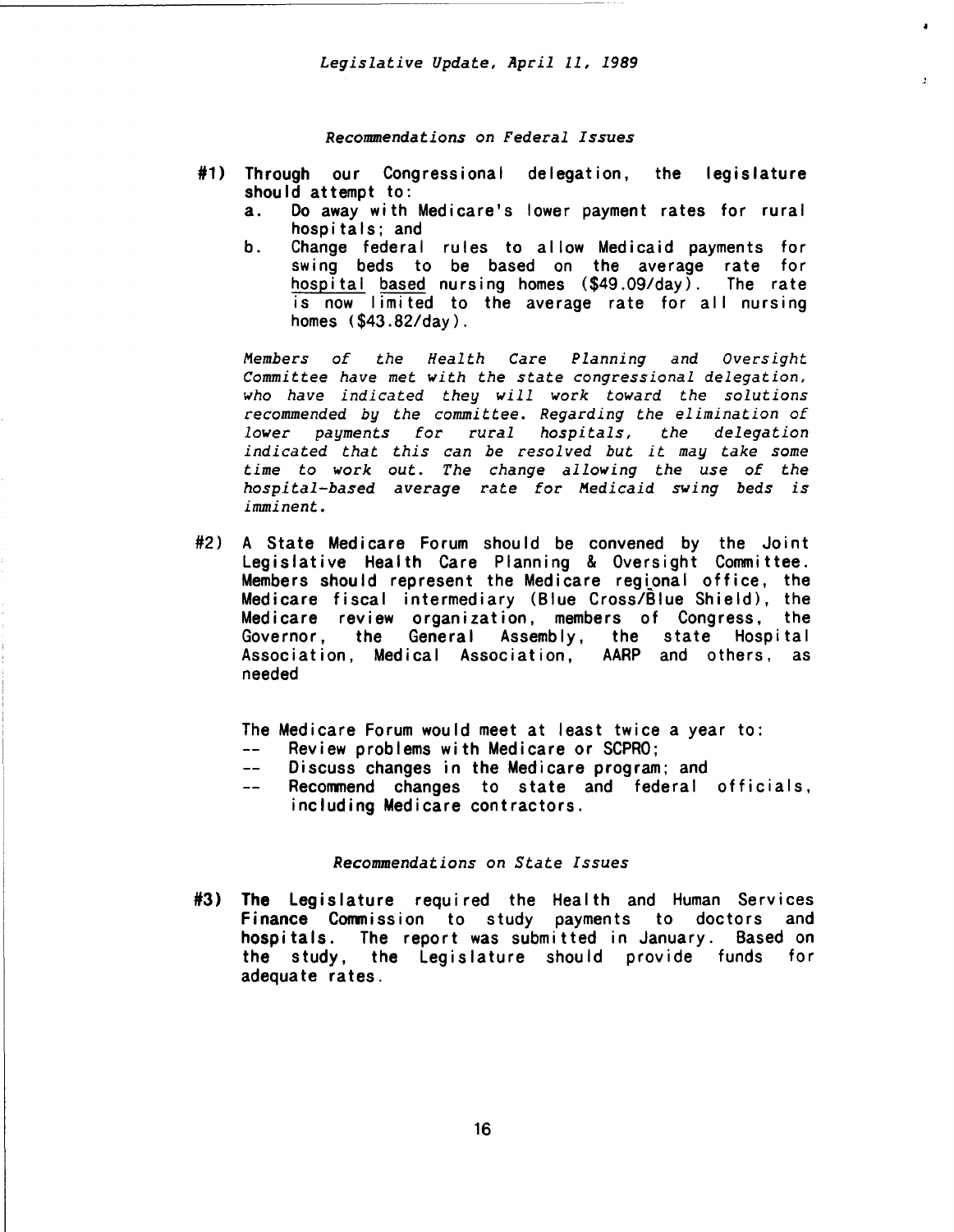'

*In the House-passed Appropriations Bill, a \$24 million increase in state funding for Medicaid will bring in \$70 million in federal matching money. Of this, \$18.7 million will be used to bring rural hospital rates up to cost. An additional \$17.4 million will raise all provider costs to the rate of inflation.* 

- #4) Medicaid pays higher rates to hospitals which see more (a disproportionate share of) Medicaid patients. Doctors who treat more Medicaid patients should also be paid higher rates.
- #5) The Medicaid swing bed program should include larger hospitals and intermediate care patients.

*As of July 1, the Heath and Human Service Finance Commission will include larger hospitals and probably ICF patients in this program.* 

#6) The Health Care Planning & Oversight Committee should study the Medically Indigent Assistance Fund and recommend changes if needed.

*Recommendations to use MIAF for Medicaid currently* are *being reviewed by the committee and the Senate Finance subcommittee on Medicaid. services* 

- #7) The current loan forgiveness program should be changed. Loans should be made to senior medical students or residents committed to serving in rural areas. Loans would<br>cover prior as well as current tuition and fees. The cover prior as well as current tuition and fees. program should be funded at \$403,000, as it was in 1982.
- #8) The loan forgiveness program should include nurse midwives, nurse practitioners, and physician assistants.
- #9) The Medical University, the USC School of Medicine, and the Consortium of Community Teaching Hospitals should give students and residents opportunities to practice in rural settings. The status of these efforts should be included in the Office of Rural Health's annual report.
- #10) Enrollment in nursing (RN) programs at the state's technical colleges should be increased by an additional 100 FTE students each year until the state's nursing shortage is relieved. This wi II require an additional \$500,000 over the previous year's appropriation.
- #11) The state should create a \$250,000 rural health project matching grant fund. Run by the Office of Rural Health, the fund should support innovative proposals for health care in rural areas.